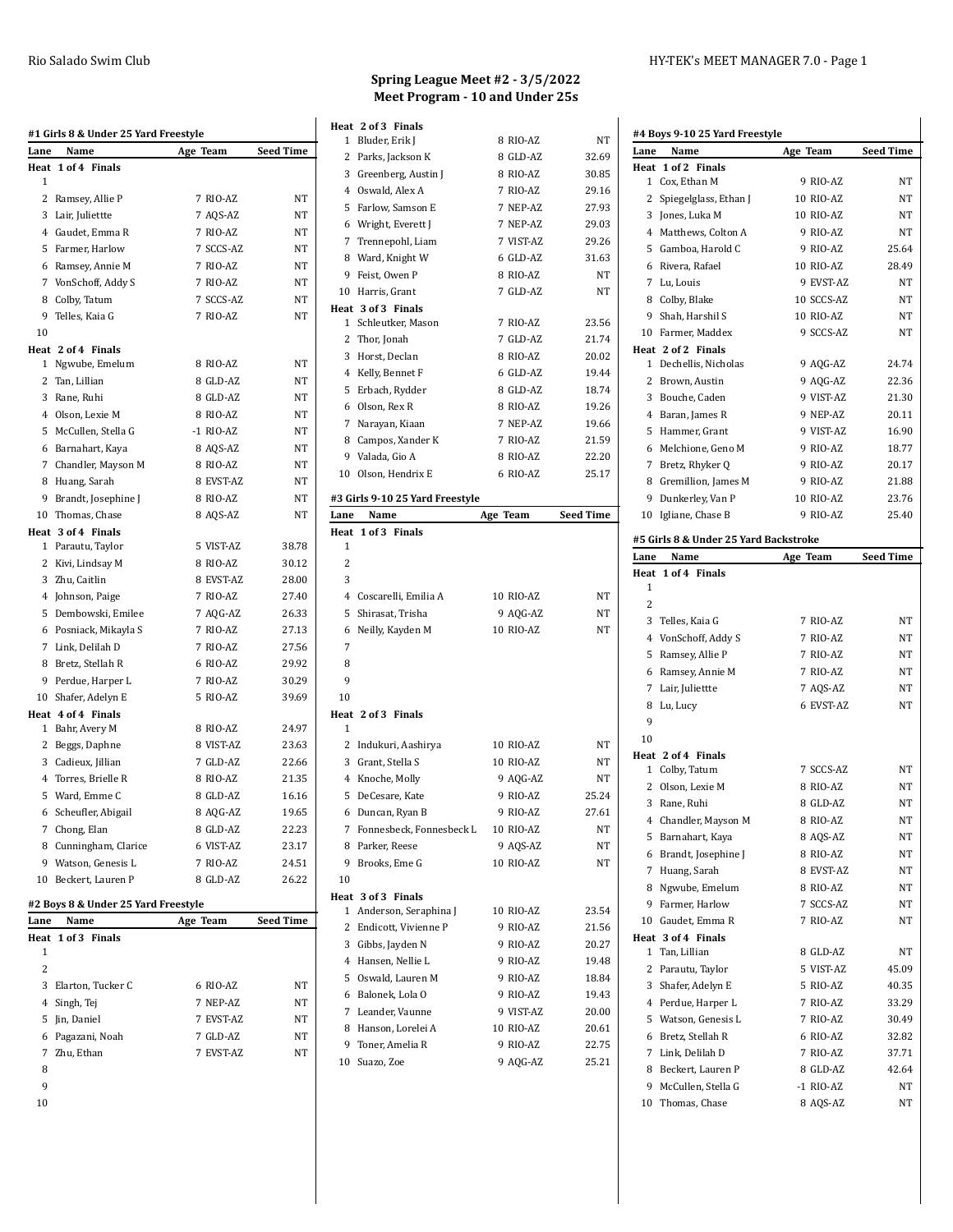| 1            | Heat 4 (#5 Girls 8 & Under 25 Yard Backstroke)<br>Posniack, Mikayla S | 7 RIO-AZ  | 30.12            |
|--------------|-----------------------------------------------------------------------|-----------|------------------|
|              | 2 Chong, Elan                                                         | 8 GLD-AZ  | 28.22            |
|              | 3 Dembowski, Emilee                                                   | 7 AQG-AZ  | 26.88            |
|              | 4 Torres, Brielle R                                                   | 8 RIO-AZ  | 26.05            |
|              | 5 Ward, Emme C                                                        | 8 GLD-AZ  | 20.80            |
|              | 6 Scheufler, Abigail                                                  | 8 AQG-AZ  | 24.99            |
|              | 7 Zhu, Caitlin                                                        | 8 EVST-AZ | 26.64            |
|              | 8 Cadieux, Jillian                                                    | 7 GLD-AZ  | 27.37            |
|              | 9 Johnson, Paige                                                      | 7 RIO-AZ  | 28.73            |
|              | 10 Bahr, Avery M                                                      | 8 RIO-AZ  | 30.40            |
|              |                                                                       |           |                  |
|              | #6 Boys 8 & Under 25 Yard Backstroke                                  |           |                  |
| Lane         | Name                                                                  | Age Team  | <b>Seed Time</b> |
| Heat<br>1    | 1 of 3 Finals                                                         |           |                  |
| 2            |                                                                       |           |                  |
| 3            |                                                                       |           |                  |
|              | 4 Elarton, Tucker C                                                   | 6 RIO-AZ  | NT               |
|              | 5 Singh, Tej                                                          | 7 NEP-AZ  | NT               |
| 6            | Pagazani, Noah                                                        | 7 GLD-AZ  | NT               |
| 7            |                                                                       |           |                  |
| 8            |                                                                       |           |                  |
| 9            |                                                                       |           |                  |
| 10           |                                                                       |           |                  |
|              | Heat 2 of 3 Finals                                                    |           |                  |
| $\mathbf{1}$ | Jin, Daniel                                                           | 7 EVST-AZ | NT               |
|              | 2 Bluder, Erik J                                                      | 8 RIO-AZ  | NΤ               |
|              | 3 Parks, Jackson K                                                    | 8 GLD-AZ  | 43.00            |
|              | 4 Zhu, Ethan                                                          | 7 EVST-AZ | 36.34            |
|              | 5 Olson, Hendrix E                                                    | 6 RIO-AZ  | 33.48            |
|              | 6 Farlow, Samson E                                                    | 7 NEP-AZ  | 34.53            |
|              | 7 Trennepohl, Liam                                                    | 7 VIST-AZ | 37.22            |
|              | 8 Feist, Owen P                                                       | 8 RIO-AZ  | NT               |
|              | 9 Harris, Grant                                                       | 7 GLD-AZ  | NΤ               |
| 10           |                                                                       |           |                  |
|              | Heat 3 of 3 Finals                                                    |           |                  |
| 1            | Campos, Xander K                                                      | 7 RIO-AZ  | 32.21            |
|              | 2 Oswald, Alex A                                                      | 7 RIO-AZ  | 29.02            |
|              | 3 Kelly, Bennet F                                                     | 6 GLD-AZ  | 27.92            |
|              | 4 Erbach, Rydder                                                      | 8 GLD-AZ  | 25.48            |
|              | 5 Horst, Declan                                                       | 8 RIO-AZ  | 22.80            |
|              | 6 Narayan, Kiaan                                                      | 7 NEP-AZ  | 24.99            |
|              | 7 Wright, Everett J                                                   | 7 NEP-AZ  | 27.69            |
|              | 8 Olson, Rex R                                                        | 8 RIO-AZ  | 28.32            |
|              | 9 Thor, Jonah                                                         | 7 GLD-AZ  | 29.96            |
|              | 10 Ward, Knight W                                                     | 6 GLD-AZ  | 32.34            |
|              | #7 Girls 9-10 25 Yard Backstroke                                      |           |                  |

| Lane | Name                     | Age Team  | <b>Seed Time</b> |
|------|--------------------------|-----------|------------------|
|      | Heat 1 of 3 Finals       |           |                  |
| 1    |                          |           |                  |
| 2    |                          |           |                  |
| 3    |                          |           |                  |
| 4    | Coscarelli, Emilia A     | 10 RIO-AZ | NT               |
| 5    | Fonnesbeck, Fonnesbeck L | 10 RIO-AZ | NT               |
|      | 6 Shirasat, Trisha       | 9 AQG-AZ  | NT               |
| 7    |                          |           |                  |
| 8    |                          |           |                  |
| 9    |                          |           |                  |
| 10   |                          |           |                  |
|      |                          |           |                  |

# **Spring League Meet #2 - 3/5/2022 Meet Program - 10 and Under 25s**

| Heat 2 of 3 Finals                                      |                       |                  |
|---------------------------------------------------------|-----------------------|------------------|
| 1                                                       |                       |                  |
| 2 Parker, Reese                                         | 9 AQS-AZ              | NΤ               |
| 3 Knoche, Molly                                         | 9 AQG-AZ              | NT               |
| 4 Grant, Stella S<br>5 DeCesare, Kate                   | 10 RIO-AZ<br>9 RIO-AZ | NΤ<br>28.14      |
| 6 Anderson, Seraphina J                                 | 10 RIO-AZ             | 35.39            |
| 7 Neilly, Kayden M                                      | 10 RIO-AZ             | NΤ               |
| 8 Brooks, Eme G                                         | 10 RIO-AZ             | NT               |
| 9 Indukuri, Aashirya                                    | 10 RIO-AZ             | NT               |
| 10                                                      |                       |                  |
| Heat 3 of 3 Finals                                      |                       |                  |
| 1 Toner, Amelia R                                       | 9 RIO-AZ              | 26.91            |
| 2 Leander, Vaunne                                       | 9 VIST-AZ             | 25.84            |
| 3 Gibbs, Jayden N                                       | 9 RIO-AZ              | 24.88            |
| 4 Hansen, Nellie L                                      | 9 RIO-AZ              | 24.15            |
| 5 Oswald, Lauren M                                      | 9 RIO-AZ              | 22.62            |
| 6 Hanson, Lorelei A                                     | 10 RIO-AZ             | 23.84            |
| 7 Endicott, Vivienne P                                  | 9 RIO-AZ              | 24.81            |
| 8 Balonek, Lola O                                       | 9 RIO-AZ              | 25.44            |
| 9 Duncan, Ryan B                                        | 9 RIO-AZ              | 26.63            |
| 10 Suazo, Zoe                                           | 9 AQG-AZ              | 28.00            |
| #8 Boys 9-10 25 Yard Backstroke                         |                       |                  |
| Name<br>Lane                                            | Age Team              | <b>Seed Time</b> |
| Heat 1 of 2 Finals                                      |                       |                  |
| 1 Matthews, Colton A                                    | 9 RIO-AZ              | NΤ               |
| 2 Jones, Luka M                                         | 10 RIO-AZ             | NΤ               |
| 3 Colby, Blake                                          | 10 SCCS-AZ            | NΤ               |
| 4 Spiegelglass, Ethan J                                 | 10 RIO-AZ             | NΤ               |
| 5 Brown, Austin                                         | 9 AQG-AZ              | 38.77            |
|                                                         |                       |                  |
| 6 Cox, Ethan M                                          | 9 RIO-AZ              | NΤ               |
| 7 Lu, Louis                                             | 9 EVST-AZ             | NT               |
| 8 Farmer, Maddex                                        | 9 SCCS-AZ             | NΤ               |
| 9 Shah, Harshil S                                       | 10 RIO-AZ             | NT               |
| 10                                                      |                       |                  |
| Heat 2 of 2 Finals                                      |                       |                  |
| 1 Dunkerley, Van P                                      | 10 RIO-AZ             | 31.32            |
| 2 Baran, James R                                        | 9 NEP-AZ              | 28.93            |
| 3 Gremillion, James M                                   | 9 RIO-AZ              | 27.39            |
| 4 Igliane, Chase B                                      | 9 RIO-AZ              | 25.60            |
| 5<br>Hammer, Grant                                      | 9 VIST-AZ             | 21.22            |
| 6 Melchione, Geno M                                     | 9 RIO-AZ              | 25.20            |
| 7<br>Bouche, Caden                                      | 9 VIST-AZ             | 27.01            |
| 8 Bretz, Rhyker Q                                       | 9 RIO-AZ              | 27.81            |
| Dechellis, Nicholas<br>9                                | 9 AQG-AZ              | 28.98            |
| Gamboa, Harold C<br>10                                  | 9 RIO-AZ              | 32.46            |
|                                                         |                       |                  |
| #9 Girls 8 & Under 25 Yard Breaststroke<br>Name<br>Lane | Age Team              | <b>Seed Time</b> |
| 1 of 4 Finals<br>Heat                                   |                       |                  |
| 1                                                       |                       |                  |
| 2                                                       |                       |                  |
| 3<br>Parautu, Taylor                                    | 5 VIST-AZ             | NΤ               |
| 4 VonSchoff, Addy S                                     | 7 RIO-AZ              | NΤ               |
| 5<br>Ramsey, Allie P                                    | 7 RIO-AZ              | NΤ               |
| 6<br>Lair, Juliettte                                    | 7 AQS-AZ              | NΤ               |
| 7<br>Ramsey, Annie M                                    | 7 RIO-AZ              | NΤ               |
| 8                                                       |                       |                  |
| 9                                                       |                       |                  |

|      | Heat 2 of 4 Finals                       |             |                |
|------|------------------------------------------|-------------|----------------|
| 1    | Wong, Melanie H                          | 7 RIO-AZ    | NΤ             |
|      | 2 Gaudet, Emma R                         | 7 RIO-AZ    | NΤ             |
|      | 3 Olson, Lexie M                         | 8 RIO-AZ    | NΤ             |
|      | 4 Tan, Lillian                           | 8 GLD-AZ    | NΤ             |
| 5    | Thomas, Chase                            | 8 AOS-AZ    | NT             |
| 6    | Brandt, Josephine J                      | 8 RIO-AZ    | NΤ             |
| 7    | Rane, Ruhi                               | 8 GLD-AZ    | NΤ             |
| 8    | Ngwube, Emelum                           | 8 RIO-AZ    | NT             |
| 9    | Perdue, Harper L                         | 7 RIO-AZ    | NΤ             |
|      | 10 Telles, Kaia G                        | 7 RIO-AZ    | NT             |
|      | Heat 3 of 4 Finals                       |             |                |
| 1    | Barnahart, Kaya                          | 8 AQS-AZ    | NΤ             |
|      | 2 McCullen, Stella G                     | $-1$ RIO-AZ | NΤ             |
| 3    | Bretz, Stellah R                         | 6 RIO-AZ    | 43.02          |
| 4    | Posniack, Mikayla S                      | 7 RIO-AZ    | 38.77          |
| 5    | Bahr, Avery M                            | 8 RIO-AZ    | 37.62          |
| 6    | Beckert, Lauren P                        | 8 GLD-AZ    | 37.87          |
|      | 7 Watson, Genesis L                      | 7 RIO-AZ    | 42.40          |
| 8    | Link, Delilah D                          | 7 RIO-AZ    | 44.48          |
| 9    | Huang, Sarah                             | 8 EVST-AZ   | NT             |
|      | 10 Chandler, Mayson M                    | 8 RIO-AZ    | NT             |
|      | Heat 4 of 4 Finals                       |             |                |
| 1    | Zhu, Caitlin                             | 8 EVST-AZ   | 34.56          |
| 2    | Johnson, Paige                           | 7 RIO-AZ    | 32.54          |
| 3    | Chong, Elan                              | 8 GLD-AZ    | 32.01          |
|      | 4 Beggs, Daphne                          | 8 VIST-AZ   | 31.17          |
| 5    | Ward, Emme C                             | 8 GLD-AZ    | 24.33          |
| 6    | Scheufler, Abigail                       | 8 AQG-AZ    | 29.34          |
|      |                                          |             |                |
| 7    | Cunningham, Clarice                      | 6 VIST-AZ   | 31.41          |
| 8    | Torres, Brielle R                        | 8 RIO-AZ    | 32.08          |
| 9    |                                          | 7 GLD-AZ    |                |
|      | Cadieux, Jillian<br>10 Dembowski, Emilee | 7 AQG-AZ    | 34.07<br>34.62 |
|      |                                          |             |                |
|      | #10 Boys 8 & Under 25 Yard Breaststroke  |             |                |
| Lane | Name                                     | Age Team    | Seed Time      |
|      | Heat 1 of 2 Finals                       |             |                |
| 1    | Singh, Tej                               | 7 NEP-AZ    | NΤ             |
|      | 2 Jin, Daniel                            | 7 EVST-AZ   | NΤ             |
|      | 3 Bluder, Erik J                         | 8 RIO-AZ    | NΤ             |
|      | 4 Farlow, Samson E                       | 7 NEP-AZ    | 42.26          |
| 5    | Trennepohl, Liam                         | 7 VIST-AZ   | 40.87          |
|      | 6 Wright, Everett J                      | 7 NEP-AZ    | 42.05          |
|      | 7 Parks, Jackson K                       | 8 GLD-AZ    | 44.90          |
|      | 8 Feist, Owen P                          | 8 RIO-AZ    | NT             |
| 9    | Pagazani, Noah                           | 7 GLD-AZ    | NT.            |
|      | 10 Harris, Grant                         | 7 GLD-AZ    | NΤ             |
|      | Heat 2 of 2 Finals                       |             |                |
| 1    | Campos, Xander K                         | 7 RIO-AZ    | 36.71          |
|      | 2 Ward, Knight W                         | 6 GLD-AZ    | 34.84          |
| 3    | Horst, Declan                            | 8 RIO-AZ    | 30.44          |
| 4    | Thor, Jonah                              | 7 GLD-AZ    | 29.39          |
| 5    | Erbach, Rydder                           | 8 GLD-AZ    | 26.80          |
| 6    | Narayan, Kiaan                           | 7 NEP-AZ    | 27.11          |
|      | 7 Kelly, Bennet F                        | 6 GLD-AZ    | 30.10          |
| 8    | Schleutker, Mason                        | 7 RIO-AZ    | 33.01          |
| 9    | Zhu, Ethan                               | 7 EVST-AZ   | 36.34          |
|      | 10 Oswald, Alex A                        | 7 RIO-AZ    | 37.04          |
|      |                                          |             |                |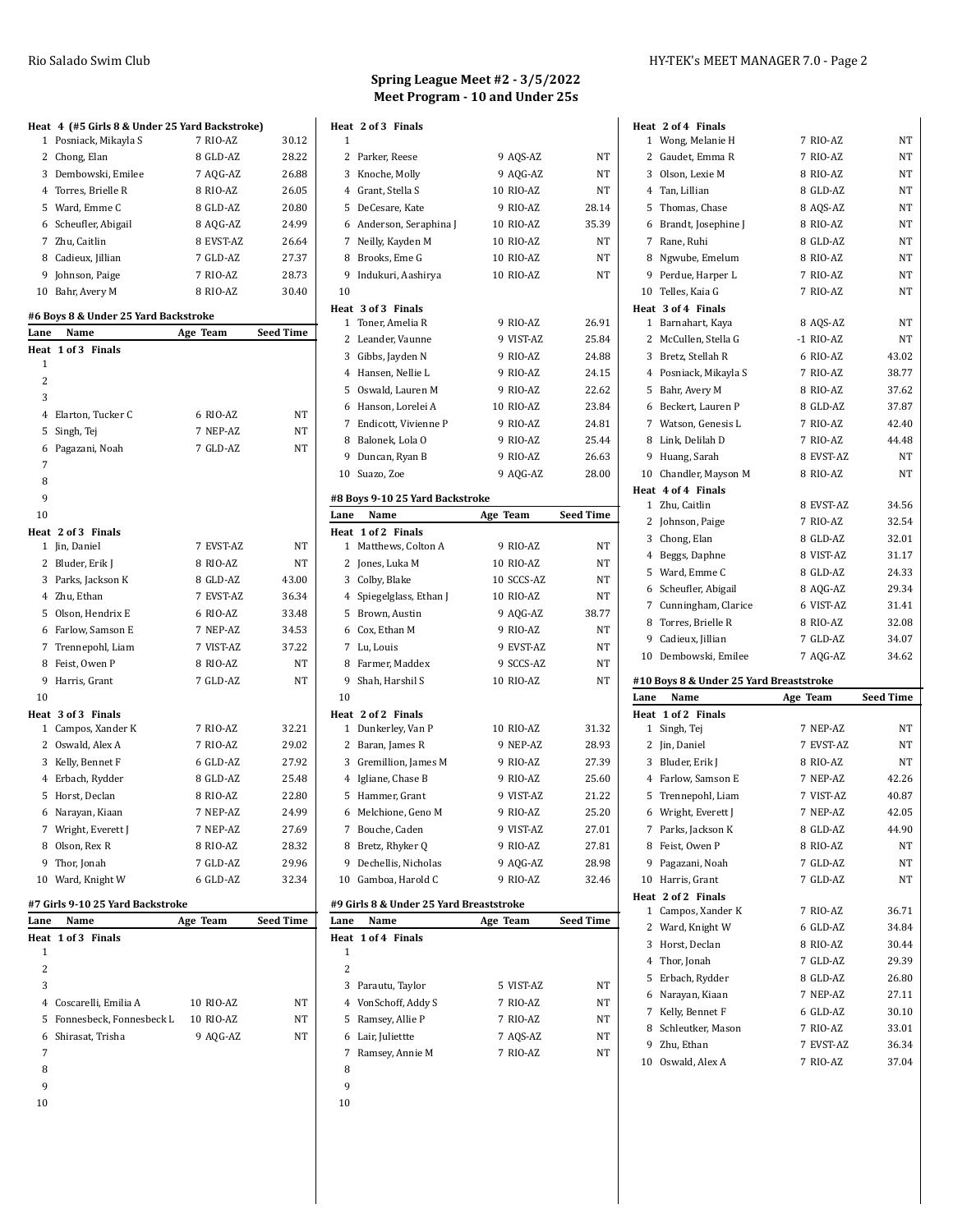| #11 Girls 9-10 25 Yard Breaststroke |                                                 |                      |                  |  |
|-------------------------------------|-------------------------------------------------|----------------------|------------------|--|
| Lane                                | Name                                            | Age Team             | <b>Seed Time</b> |  |
| Heat                                | 1 of 2 Finals                                   |                      |                  |  |
| $\mathbf{1}$                        | Knoche, Molly                                   | 9 AQG-AZ             | NΤ               |  |
|                                     | 2 Fonnesbeck, Fonnesbeck L                      | 10 RIO-AZ            | NT               |  |
|                                     | 3 Neilly, Kayden M                              | 10 RIO-AZ            | NΤ               |  |
|                                     | 4 Parker, Reese                                 | 9 AQS-AZ             | NT               |  |
|                                     | 5 Indukuri, Aashirya                            | 10 RIO-AZ            | NΤ               |  |
|                                     | 6 Shirasat, Trisha                              | 9 AQG-AZ             | NT               |  |
|                                     | 7 Coscarelli, Emilia A                          | 10 RIO-AZ            | NT               |  |
|                                     | 8 Suazo, Zoe                                    | 9 AQG-AZ             | NT               |  |
|                                     | 9 Grant, Stella S                               | 10 RIO-AZ            | NT               |  |
|                                     | 10 Brooks, Eme G                                | 10 RIO-AZ            | NΤ               |  |
|                                     | Heat 2 of 2 Finals                              |                      |                  |  |
|                                     | 1 Toner, Amelia R                               | 9 RIO-AZ             | 36.04            |  |
|                                     | 2 Anderson, Seraphina J                         | 10 RIO-AZ            | 31.23            |  |
|                                     | 3 Hanson, Lorelei A                             | 10 RIO-AZ            | 29.19            |  |
|                                     | 4 Gibbs, Jayden N                               | 9 RIO-AZ             | 27.44            |  |
|                                     | 5 Leander, Vaunne                               | 9 VIST-AZ            | 26.86            |  |
|                                     | 6 Hansen, Nellie L                              | 9 RIO-AZ             | 26.95            |  |
|                                     | 7 Oswald, Lauren M                              | 9 RIO-AZ             | 28.67            |  |
|                                     | 8 Balonek, Lola O                               | 9 RIO-AZ             | 29.36            |  |
|                                     | 9 Endicott, Vivienne P                          | 9 RIO-AZ             | 31.59            |  |
|                                     | 10 Duncan, Ryan B                               | 9 RIO-AZ             | 39.89            |  |
|                                     |                                                 |                      |                  |  |
|                                     |                                                 |                      |                  |  |
|                                     | #12 Boys 9-10 25 Yard Breaststroke<br>Lane Name | Age Team             | <b>Seed Time</b> |  |
|                                     | Heat 1 of 2 Finals                              |                      |                  |  |
| 1                                   |                                                 |                      |                  |  |
|                                     | 2 Lu, Louis                                     | 9 EVST-AZ            | NT               |  |
|                                     | 3 Matthews, Colton A                            | 9 RIO-AZ             | NΤ               |  |
|                                     | 4 Farmer, Maddex                                | 9 SCCS-AZ            | NΤ               |  |
|                                     | 5 Cox, Ethan M                                  | 9 RIO-AZ             | NΤ               |  |
|                                     | 6 Jones, Luka M                                 | 10 RIO-AZ            | NT               |  |
|                                     | 7 Rivera, Rafael                                | 10 RIO-AZ            | NT               |  |
| 8                                   | Shah, Harshil S                                 | 10 RIO-AZ            | NT               |  |
| 9                                   |                                                 |                      |                  |  |
| 10                                  |                                                 |                      |                  |  |
|                                     | Heat 2 of 2 Finals                              |                      |                  |  |
|                                     | 1 Dunkerley, Van P                              | 10 RIO-AZ            | 39.43            |  |
|                                     | 2 Dechellis, Nicholas                           | 9 AQG-AZ             | 34.64            |  |
|                                     | 3 Bretz, Rhyker Q                               | 9 RIO-AZ             | 29.72            |  |
|                                     | 4 Gremillion, James M                           | 9 RIO-AZ             | 29.37            |  |
| 5                                   | Hammer, Grant                                   | 9 VIST-AZ            | 26.62            |  |
| 6                                   | Melchione, Geno M                               | 9 RIO-AZ             | 28.62            |  |
| 7                                   | Brown, Austin                                   | 9 AQG-AZ             | 29.55            |  |
| 8                                   | Baran, James R                                  | 9 NEP-AZ             | 33.31            |  |
| 9<br>10                             | Igliane, Chase B<br>Gamboa, Harold C            | 9 RIO-AZ<br>9 RIO-AZ | 36.14<br>41.03   |  |

# **Spring League Meet #2 - 3/5/2022 Meet Program - 10 and Under 25s**

| 1<br>2<br>7<br>8<br>9<br>10 | Heat 1 of 4 Finals<br>3 Shafer, Adelyn E<br>4 Telles, Kaia G<br>5 Lair, Juliettte<br>6 Ramsey, Allie P<br>Wong, Melanie H<br>Heat 2 of 4 Finals<br>1 Perdue, Harper L<br>2 Ramsey, Annie M<br>3 Tan, Lillian<br>4 Kivi, Lindsay M<br>5 Brandt, Josephine J<br>6 Chandler, Mayson M<br>7 Ngwube, Emelum<br>8 Thomas, Chase<br>9 Gaudet, Emma R<br>10 VonSchoff, Addy S<br>Heat 3 of 4 Finals<br>1 Huang, Sarah<br>2 Zhu, Caitlin<br>3 Cunningham, Clarice<br>4 Bretz, Stellah R | 5 RIO-AZ<br>7 RIO-AZ<br>7 AQS-AZ<br>7 RIO-AZ<br>7 RIO-AZ<br>7 RIO-AZ<br>7 RIO-AZ<br>8 GLD-AZ<br>8 RIO-AZ<br>8 RIO-AZ<br>8 RIO-AZ<br>8 RIO-AZ<br>8 AQS-AZ<br>7 RIO-AZ<br>7 RIO-AZ<br>8 EVST-AZ<br>8 EVST-AZ<br>6 VIST-AZ<br>6 RIO-AZ | NΤ<br>NΤ<br>NT<br>NT<br>NΤ<br>NΤ<br>NΤ<br>NT<br>NT<br>NT<br>NΤ<br>NΤ<br>NΤ<br>NT<br>NΤ<br>NΤ<br>NT<br>41.84 |
|-----------------------------|--------------------------------------------------------------------------------------------------------------------------------------------------------------------------------------------------------------------------------------------------------------------------------------------------------------------------------------------------------------------------------------------------------------------------------------------------------------------------------|-------------------------------------------------------------------------------------------------------------------------------------------------------------------------------------------------------------------------------------|-------------------------------------------------------------------------------------------------------------|
|                             |                                                                                                                                                                                                                                                                                                                                                                                                                                                                                |                                                                                                                                                                                                                                     |                                                                                                             |
|                             |                                                                                                                                                                                                                                                                                                                                                                                                                                                                                |                                                                                                                                                                                                                                     |                                                                                                             |
|                             |                                                                                                                                                                                                                                                                                                                                                                                                                                                                                |                                                                                                                                                                                                                                     |                                                                                                             |
|                             |                                                                                                                                                                                                                                                                                                                                                                                                                                                                                |                                                                                                                                                                                                                                     |                                                                                                             |
|                             |                                                                                                                                                                                                                                                                                                                                                                                                                                                                                |                                                                                                                                                                                                                                     |                                                                                                             |
|                             |                                                                                                                                                                                                                                                                                                                                                                                                                                                                                |                                                                                                                                                                                                                                     |                                                                                                             |
|                             |                                                                                                                                                                                                                                                                                                                                                                                                                                                                                |                                                                                                                                                                                                                                     |                                                                                                             |
|                             |                                                                                                                                                                                                                                                                                                                                                                                                                                                                                |                                                                                                                                                                                                                                     |                                                                                                             |
|                             |                                                                                                                                                                                                                                                                                                                                                                                                                                                                                |                                                                                                                                                                                                                                     |                                                                                                             |
|                             |                                                                                                                                                                                                                                                                                                                                                                                                                                                                                |                                                                                                                                                                                                                                     |                                                                                                             |
|                             |                                                                                                                                                                                                                                                                                                                                                                                                                                                                                |                                                                                                                                                                                                                                     |                                                                                                             |
|                             |                                                                                                                                                                                                                                                                                                                                                                                                                                                                                |                                                                                                                                                                                                                                     |                                                                                                             |
|                             |                                                                                                                                                                                                                                                                                                                                                                                                                                                                                |                                                                                                                                                                                                                                     |                                                                                                             |
|                             |                                                                                                                                                                                                                                                                                                                                                                                                                                                                                |                                                                                                                                                                                                                                     |                                                                                                             |
|                             |                                                                                                                                                                                                                                                                                                                                                                                                                                                                                |                                                                                                                                                                                                                                     |                                                                                                             |
|                             |                                                                                                                                                                                                                                                                                                                                                                                                                                                                                |                                                                                                                                                                                                                                     |                                                                                                             |
|                             |                                                                                                                                                                                                                                                                                                                                                                                                                                                                                |                                                                                                                                                                                                                                     |                                                                                                             |
|                             |                                                                                                                                                                                                                                                                                                                                                                                                                                                                                |                                                                                                                                                                                                                                     |                                                                                                             |
|                             |                                                                                                                                                                                                                                                                                                                                                                                                                                                                                |                                                                                                                                                                                                                                     |                                                                                                             |
|                             |                                                                                                                                                                                                                                                                                                                                                                                                                                                                                |                                                                                                                                                                                                                                     |                                                                                                             |
|                             |                                                                                                                                                                                                                                                                                                                                                                                                                                                                                |                                                                                                                                                                                                                                     |                                                                                                             |
|                             |                                                                                                                                                                                                                                                                                                                                                                                                                                                                                |                                                                                                                                                                                                                                     |                                                                                                             |
|                             |                                                                                                                                                                                                                                                                                                                                                                                                                                                                                |                                                                                                                                                                                                                                     |                                                                                                             |
|                             |                                                                                                                                                                                                                                                                                                                                                                                                                                                                                |                                                                                                                                                                                                                                     |                                                                                                             |
|                             |                                                                                                                                                                                                                                                                                                                                                                                                                                                                                |                                                                                                                                                                                                                                     |                                                                                                             |
|                             |                                                                                                                                                                                                                                                                                                                                                                                                                                                                                |                                                                                                                                                                                                                                     |                                                                                                             |
|                             |                                                                                                                                                                                                                                                                                                                                                                                                                                                                                |                                                                                                                                                                                                                                     | 36.42                                                                                                       |
|                             | 5 Posniack, Mikayla S                                                                                                                                                                                                                                                                                                                                                                                                                                                          | 7 RIO-AZ                                                                                                                                                                                                                            | 32.38                                                                                                       |
|                             | 6 Link, Delilah D                                                                                                                                                                                                                                                                                                                                                                                                                                                              | 7 RIO-AZ                                                                                                                                                                                                                            | 32.76                                                                                                       |
|                             | 7 Watson, Genesis L                                                                                                                                                                                                                                                                                                                                                                                                                                                            | 7 RIO-AZ                                                                                                                                                                                                                            | 39.52                                                                                                       |
|                             | 8 McCullen, Stella G                                                                                                                                                                                                                                                                                                                                                                                                                                                           | $-1$ RIO-AZ                                                                                                                                                                                                                         | NΤ                                                                                                          |
|                             | 9 Rane, Ruhi                                                                                                                                                                                                                                                                                                                                                                                                                                                                   | 8 GLD-AZ                                                                                                                                                                                                                            | NΤ                                                                                                          |
|                             | 10 Barnahart, Kaya                                                                                                                                                                                                                                                                                                                                                                                                                                                             | 8 AQS-AZ                                                                                                                                                                                                                            | NΤ                                                                                                          |
|                             | Heat 4 of 4 Finals                                                                                                                                                                                                                                                                                                                                                                                                                                                             |                                                                                                                                                                                                                                     |                                                                                                             |
|                             | 1 Beckert, Lauren P                                                                                                                                                                                                                                                                                                                                                                                                                                                            | 8 GLD-AZ                                                                                                                                                                                                                            | 31.93                                                                                                       |
|                             | 2 Cadieux, Jillian                                                                                                                                                                                                                                                                                                                                                                                                                                                             | 7 GLD-AZ                                                                                                                                                                                                                            | 28.62                                                                                                       |
|                             | 3 Chong, Elan                                                                                                                                                                                                                                                                                                                                                                                                                                                                  | 8 GLD-AZ                                                                                                                                                                                                                            | 27.58                                                                                                       |
|                             | 4 Torres, Brielle R                                                                                                                                                                                                                                                                                                                                                                                                                                                            | 8 RIO-AZ                                                                                                                                                                                                                            | 27.28                                                                                                       |
|                             | 5 Ward, Emme C                                                                                                                                                                                                                                                                                                                                                                                                                                                                 | 8 GLD-AZ                                                                                                                                                                                                                            | 22.11                                                                                                       |
|                             | 6 Beggs, Daphne                                                                                                                                                                                                                                                                                                                                                                                                                                                                | 8 VIST-AZ                                                                                                                                                                                                                           | 26.81                                                                                                       |
| 7                           | Dembowski, Emilee                                                                                                                                                                                                                                                                                                                                                                                                                                                              | 7 AQG-AZ                                                                                                                                                                                                                            | 27.43                                                                                                       |
|                             | 8 Scheufler, Abigail                                                                                                                                                                                                                                                                                                                                                                                                                                                           | 8 AQG-AZ                                                                                                                                                                                                                            | 27.94                                                                                                       |
|                             | 9 Bahr, Avery M                                                                                                                                                                                                                                                                                                                                                                                                                                                                | 8 RIO-AZ                                                                                                                                                                                                                            | 29.27                                                                                                       |
|                             | 10 Johnson, Paige                                                                                                                                                                                                                                                                                                                                                                                                                                                              | 7 RIO-AZ                                                                                                                                                                                                                            | 31.98                                                                                                       |
|                             | #14 Boys 8 & Under 25 Yard Butterfly                                                                                                                                                                                                                                                                                                                                                                                                                                           |                                                                                                                                                                                                                                     |                                                                                                             |
| Lane                        | Name                                                                                                                                                                                                                                                                                                                                                                                                                                                                           | Age Team                                                                                                                                                                                                                            | <b>Seed Time</b>                                                                                            |
|                             | Heat 1 of 3 Finals                                                                                                                                                                                                                                                                                                                                                                                                                                                             |                                                                                                                                                                                                                                     |                                                                                                             |
| 1                           |                                                                                                                                                                                                                                                                                                                                                                                                                                                                                |                                                                                                                                                                                                                                     |                                                                                                             |
| 2                           |                                                                                                                                                                                                                                                                                                                                                                                                                                                                                |                                                                                                                                                                                                                                     |                                                                                                             |
| 3                           |                                                                                                                                                                                                                                                                                                                                                                                                                                                                                |                                                                                                                                                                                                                                     |                                                                                                             |
|                             | 4 Elarton, Tucker C                                                                                                                                                                                                                                                                                                                                                                                                                                                            | 6 RIO-AZ                                                                                                                                                                                                                            | NT                                                                                                          |
| 5                           | Pagazani, Noah                                                                                                                                                                                                                                                                                                                                                                                                                                                                 | 7 GLD-AZ                                                                                                                                                                                                                            | NΤ                                                                                                          |
| 6                           | Harris, Grant                                                                                                                                                                                                                                                                                                                                                                                                                                                                  | 7 GLD-AZ                                                                                                                                                                                                                            | NΤ                                                                                                          |
| 7                           |                                                                                                                                                                                                                                                                                                                                                                                                                                                                                |                                                                                                                                                                                                                                     |                                                                                                             |
| 8                           |                                                                                                                                                                                                                                                                                                                                                                                                                                                                                |                                                                                                                                                                                                                                     |                                                                                                             |
| 9                           |                                                                                                                                                                                                                                                                                                                                                                                                                                                                                |                                                                                                                                                                                                                                     |                                                                                                             |
| 10                          |                                                                                                                                                                                                                                                                                                                                                                                                                                                                                |                                                                                                                                                                                                                                     |                                                                                                             |

## Rio Salado Swim Club **HY-TEK's MEET MANAGER 7.0** - Page 3

|                | Heat 2 of 3 Finals                 |           |                  |
|----------------|------------------------------------|-----------|------------------|
|                | 1 Jin, Daniel                      | 7 EVST-AZ | NΤ               |
|                | 2 Singh, Tej                       | 7 NEP-AZ  | NΤ               |
|                | 3 Farlow, Samson E                 | 7 NEP-AZ  | 47.23            |
|                | 4 Trennepohl, Liam                 | 7 VIST-AZ | 43.21            |
|                | 5 Oswald, Alex A                   | 7 RIO-AZ  | 41.34            |
|                | 6 Wright, Everett J                | 7 NEP-AZ  | 41.37            |
|                | 7 Parks, Jackson K                 | 8 GLD-AZ  | 44.25            |
|                | 8 Feist, Owen P                    | 8 RIO-AZ  | NT               |
|                | 9 Zhu, Ethan                       | 7 EVST-AZ | NT               |
| 10             |                                    |           |                  |
|                | Heat 3 of 3 Finals                 |           |                  |
| 1              | Schleutker, Mason                  | 7 RIO-AZ  | 30.51            |
|                | 2 Thor, Jonah                      | 7 GLD-AZ  | 27.98            |
|                | 3 Narayan, Kiaan                   | 7 NEP-AZ  | 25.09            |
|                | 4 Kelly, Bennet F                  | 6 GLD-AZ  | 24.43            |
|                | 5 Horst, Declan                    | 8 RIO-AZ  | 23.07            |
|                | 6 Erbach, Rydder                   | 8 GLD-AZ  | 23.13            |
|                | 7 Olson, Rex R                     | 8 RIO-AZ  | 25.04            |
|                | 8 Valada, Gio A                    | 8 RIO-AZ  | 27.45            |
|                | 9 Campos, Xander K                 | 7 RIO-AZ  | 30.13            |
|                | 10 Ward, Knight W                  | 6 GLD-AZ  | 38.35            |
|                | #15 Girls 9-10 25 Yard Butterfly   |           |                  |
| Lane           | Name                               | Age Team  | <b>Seed Time</b> |
|                | Heat 1 of 2 Finals                 |           |                  |
|                | 1 Grant, Stella S                  | 10 RIO-AZ | NT               |
|                | 2 Indukuri, Aashirya               | 10 RIO-AZ | NΤ               |
|                | 3 Brooks, Eme G                    | 10 RIO-AZ | NΤ               |
|                | 4 Coscarelli, Emilia A             | 10 RIO-AZ | NΤ               |
|                | 5 Neilly, Kayden M                 | 10 RIO-AZ | NT               |
|                | 6 Parker, Reese                    | 9 AQS-AZ  | NT               |
|                | 7 Knoche, Molly                    | 9 AQG-AZ  | NT               |
|                |                                    |           |                  |
|                |                                    |           | NΤ               |
|                | 8 Suazo, Zoe<br>9 Shirasat, Trisha | 9 AQG-AZ  | NΤ               |
| 10             |                                    | 9 AQG-AZ  |                  |
|                | Heat 2 of 2 Finals                 |           |                  |
|                | 1 Anderson, Seraphina J            | 10 RIO-AZ | 30.95            |
|                | 2 Hanson, Lorelei A                | 10 RIO-AZ | 28.38            |
|                | 3 Gibbs, Jayden N                  | 9 RIO-AZ  | 27.66            |
|                | 4 Balonek, Lola O                  | 9 RIO-AZ  | 25.10            |
|                | 5 Hansen, Nellie L                 | 9 RIO-AZ  | 23.90            |
|                | 6 Oswald, Lauren M                 | 9 RIO-AZ  | 24.02            |
|                | 7 Leander, Vaunne                  | 9 VIST-AZ | 26.28            |
|                | 8 Endicott, Vivienne P             | 9 RIO-AZ  | 27.85            |
|                | 9 Toner, Amelia R                  | 9 RIO-AZ  | 29.98            |
|                | 10 Duncan, Ryan B                  | 9 RIO-AZ  | 31.52            |
|                |                                    |           |                  |
|                | #16 Boys 9-10 25 Yard Butterfly    |           |                  |
| Lane           | Name                               | Age Team  | <b>Seed Time</b> |
| 1              | Heat 1 of 2 Finals                 |           |                  |
| $\overline{2}$ |                                    |           |                  |
|                | 3 Rivera, Rafael                   | 10 RIO-AZ | NT               |
|                | 4 Matthews, Colton A               | 9 RIO-AZ  | NT               |
|                | 5 Shah, Harshil S                  | 10 RIO-AZ | NT               |
|                | 6 Cox, Ethan M                     | 9 RIO-AZ  | NΤ               |
|                | 7 Jones, Luka M                    | 10 RIO-AZ | NT               |
|                |                                    | 10 RIO-AZ | NΤ               |
| 9              | 8 Spiegelglass, Ethan J            |           |                  |
| 10             |                                    |           |                  |
|                |                                    |           |                  |
|                |                                    |           |                  |